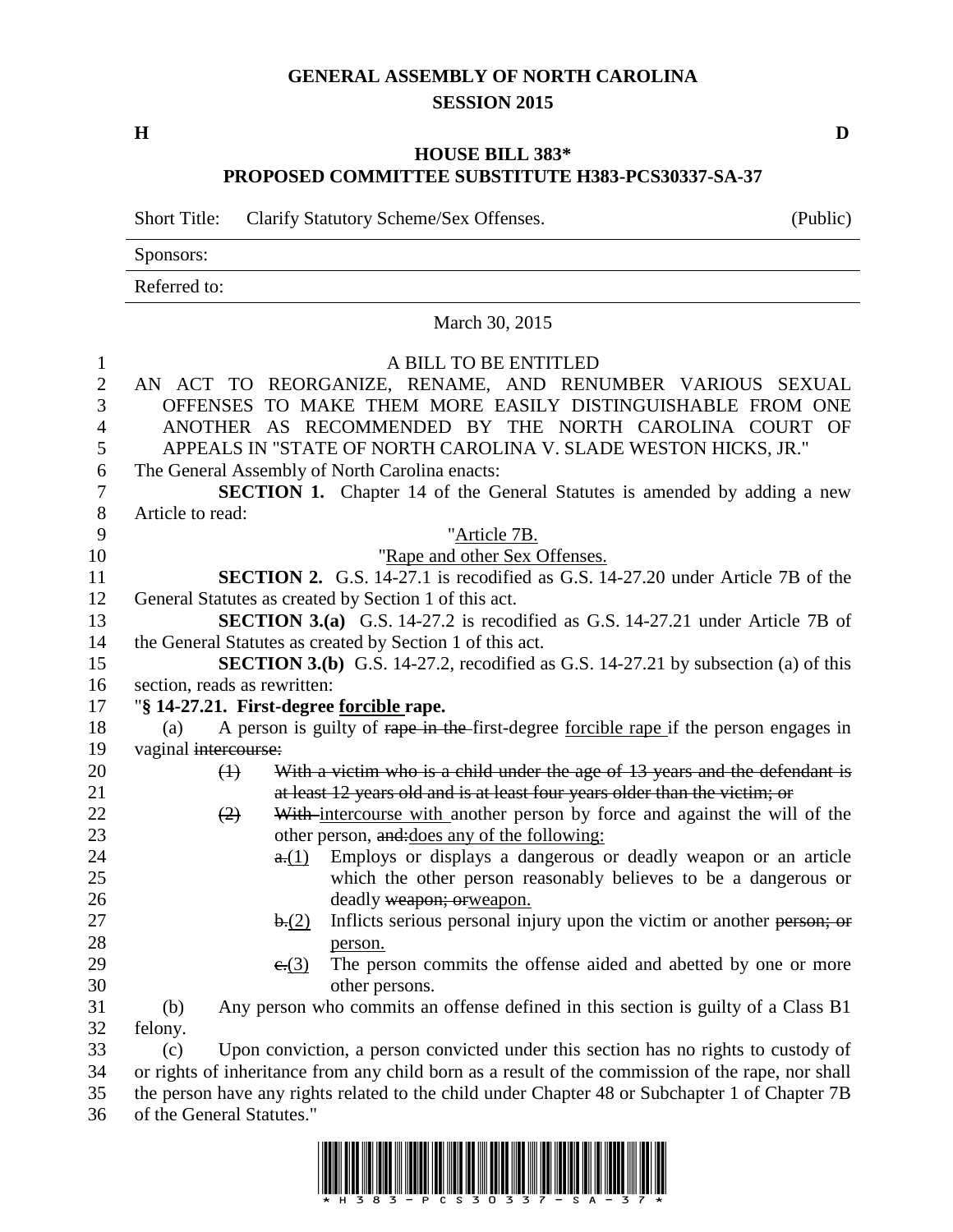|                | <b>General Assembly Of North Carolina</b><br><b>Session 2015</b>                                           |
|----------------|------------------------------------------------------------------------------------------------------------|
| $\mathbf{1}$   | <b>SECTION 4.(a)</b> G.S. 14-27.3 is recodified as G.S. 14-27.22 under Article 7B of                       |
| $\sqrt{2}$     | the General Statutes.                                                                                      |
| 3              | <b>SECTION 4.(b)</b> G.S. 14-27.3, recodified as G.S. 14-27.22 by subsection (a) of this                   |
| $\overline{4}$ | section, reads as rewritten:                                                                               |
| 5              | "§ 14-27.22. Second-degree forcible rape.                                                                  |
| 6              | A person is guilty of rape in the second degree-second-degree forcible rape if the<br>(a)                  |
| 7              | person engages in vaginal intercourse with another person:                                                 |
| 8              | By force and against the will of the other person; or<br>(1)                                               |
| 9              | Who is mentally disabled, mentally incapacitated, or physically helpless, and<br>(2)                       |
| 10             | the person performing the act knows or should reasonably know the other                                    |
| 11             | person is mentally disabled, mentally incapacitated, or physically helpless.                               |
| 12             | Any person who commits the offense defined in this section is guilty of a Class C<br>(b)                   |
| 13             | felony.                                                                                                    |
| 14             | Upon conviction, a person convicted under this section has no rights to custody of<br>(c)                  |
| 15             | or rights of inheritance from any child conceived during the commission of the rape, nor shall             |
| 16             | the person have any rights related to the child under Chapter 48 or Subchapter 1 of Chapter 7B             |
| 17             | of the General Statutes."                                                                                  |
| 18             | <b>SECTION 5.(a)</b> G.S. 14-27.2A is recodified as G.S. 14-27.23 under Article 7B of                      |
| 19             | the General Statutes.                                                                                      |
| 20             | <b>SECTION 5.(b)</b> G.S. 14-27.2A, recodified as G.S. 14-27.23 by subsection (a) of                       |
| 21             | this section, reads as rewritten:                                                                          |
| 22             | "§ 14-27.23. Rape of a child; adult offender. Statutory rape of a child by an adult.                       |
| 23             | A person is guilty of rape of a child-statutory rape of a child by an adult if the<br>(a)                  |
| 24<br>25       | person is at least 18 years of age and engages in vaginal intercourse with a victim who is a               |
| 26             | child under the age of 13 years.                                                                           |
| 27             | $\ddotsc$<br>The offense under G.S. $14-27.2(a)(1)$ G.S. $14-27.24$ is a lesser included offense of<br>(e) |
| 28             | the offense in this section."                                                                              |
| 29             | SECTION 6. Article 7B of Chapter 14 of the General Statutes as created by                                  |
| 30             | Section 1 of this act is amended by adding a new section to read:                                          |
| 31             | "§ 14-27.24. First-degree statutory rape.                                                                  |
| 32             | A person is guilty of first-degree statutory rape if the person engages in vaginal<br>(a)                  |
| 33             | intercourse with a victim who is a child under the age of 13 years and the defendant is at least           |
| 34             | 12 years old and is at least four years older than the victim.                                             |
| 35             | Any person who commits an offense defined in this section is guilty of a Class B1<br><u>(b)</u>            |
| 36             | felony.                                                                                                    |
| 37             | Upon conviction, a person convicted under this section has no rights to custody of<br>(c)                  |
| 38             | or rights of inheritance from any child born as a result of the commission of the rape, nor shall          |
| 39             | the person have any rights related to the child under Chapter 48 or Subchapter 1 of Chapter 7B             |
| 40             | of the General Statutes."                                                                                  |
| 41             | <b>SECTION 7.(a)</b> G.S. 14-27.7A is recodified as G.S. 14-27.25 under Article 7B of                      |
| 42             | Chapter 14 of the General Statutes.                                                                        |
| 43             | <b>SECTION 7.(b)</b> G.S. 14-27.7A, recodified as G.S. 14-27.25 by subsection (a) of                       |
| 44             | this section, reads as rewritten:                                                                          |
| 45             | "§ 14-27.25. Statutory rape or sexual offense of person who is 13, 14, or 15 years old.                    |
| 46             | A defendant is guilty of a Class B1 felony if the defendant engages in vaginal<br>(a)                      |
| 47             | intercourse or a sexual act-with another person who is 13, 14, or 15 years old and the defendant           |
| 48             | is at least six years older than the person, except when the defendant is lawfully married to the          |
| 49             | person.                                                                                                    |
| 50             | A defendant is guilty of a Class C felony if the defendant engages in vaginal<br>(b)                       |
| 51             | intercourse or a sexual act-with another person who is 13, 14, or 15 years old and the defendant           |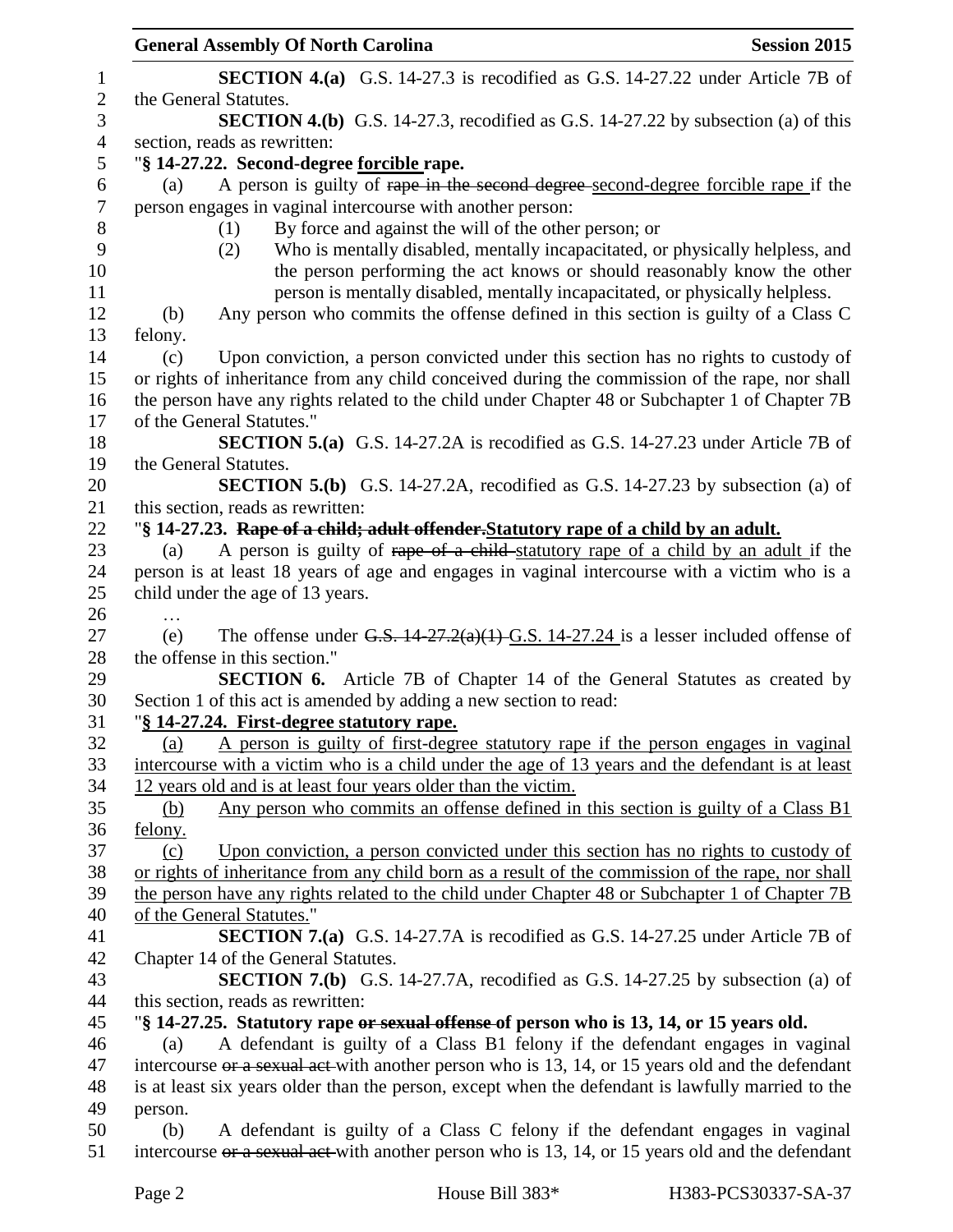|                               | <b>General Assembly Of North Carolina</b><br><b>Session 2015</b>                                                                |
|-------------------------------|---------------------------------------------------------------------------------------------------------------------------------|
|                               | is more than four but less than six years older than the person, except when the defendant is                                   |
|                               | lawfully married to the person."                                                                                                |
|                               | <b>SECTION 8.(a)</b> G.S. 14-27.4 is recodified as G.S. 14-27.26 under Article 7B of                                            |
|                               | Chapter 14 of the General Statutes.                                                                                             |
|                               | <b>SECTION 8.(b)</b> G.S. 14-27.4, recodified as G.S. 14-27.26 by subsection (a) of this                                        |
| section, reads as rewritten:  |                                                                                                                                 |
|                               | "§ 14-27.26. First-degree <u>forcible</u> sexual offense.                                                                       |
| (a)                           | A person is guilty of a sexual offense in the first degree forcible sexual offense if the                                       |
|                               | person engages in a sexual act:                                                                                                 |
| $\left(\frac{1}{2}\right)$    | With a victim who is a child under the age of 13 years and the defendant is                                                     |
|                               | at least 12 years old and is at least four years older than the victim; or                                                      |
| (2)                           | With act with another person by force and against the will of the other                                                         |
|                               | person, and: and does any of the following:                                                                                     |
|                               | Employs or displays a dangerous or deadly weapon or an article<br>a(1)                                                          |
|                               | which the other person reasonably believes to be a dangerous or                                                                 |
|                               | deadly weapon; or weapon.                                                                                                       |
|                               | Inflicts serious personal injury upon the victim or another person;<br>b(2)                                                     |
|                               | orperson.                                                                                                                       |
|                               | The person commits the offense aided and abetted by one or more<br>e(3)                                                         |
|                               | other persons.                                                                                                                  |
| (b)                           | Any person who commits an offense defined in this section is guilty of a Class B1                                               |
| felony."                      |                                                                                                                                 |
|                               | <b>SECTION 9.(a)</b> G.S. 14-27.5 is recodified as G.S. 14-27.27 under Article 7B of                                            |
|                               | Chapter 14 of the General Statutes.<br><b>SECTION 9.(b)</b> G.S. 14-27.5, recodified as G.S. 14-27.27 by subsection (a) of this |
| section, reads as rewritten:  |                                                                                                                                 |
|                               | "§ 14-27.27. Second-degree forcible sexual offense.                                                                             |
| (a)                           | A person is guilty of a sexual offense in the second degree forcible sexual offense if                                          |
|                               | the person engages in a sexual act with another person:                                                                         |
| (1)                           | By force and against the will of the other person; or                                                                           |
| (2)                           | Who is mentally disabled, mentally incapacitated, or physically helpless, and                                                   |
|                               | the person performing the act knows or should reasonably know that the                                                          |
|                               | other person is mentally disabled, mentally incapacitated, or physically                                                        |
|                               | helpless.                                                                                                                       |
|                               | (b) Any person who commits the offense defined in this section is guilty of a Class                                             |
| C felony."                    |                                                                                                                                 |
|                               | <b>SECTION 10.(a)</b> G.S. 14-27.4A is recodified as G.S. 14-27.28 under Article 7B of                                          |
|                               | Chapter 14 of the General Statutes as created by Section 1 of this act.                                                         |
|                               | <b>SECTION 10.(b)</b> G.S. 14-27.4A, recodified as G.S. 14-27.28 by subsection (a) of                                           |
|                               | this section, reads as rewritten:                                                                                               |
|                               | "§ 14-27.28. Sexual offense with a child; adult offender. Statutory sexual offense with a                                       |
|                               | child by an adult.                                                                                                              |
| (a)                           | A person is guilty of sexual offense with a child-statutory sexual offense with a                                               |
|                               | child by an adult if the person is at least 18 years of age and engages in a sexual act with a                                  |
|                               | victim who is a child under the age of 13 years.                                                                                |
| $\cdots$                      |                                                                                                                                 |
| (d)                           | The offense under G.S. $14-27.4(a)(1)$ G.S. $14-27.29$ is a lesser included offense of                                          |
| the offense in this section." |                                                                                                                                 |
|                               | <b>SECTION 11.</b> Article 7B of Chapter 14 of the General Statutes as created by                                               |
|                               | Section 1 of this act is amended by adding a new section to read:                                                               |
|                               | "§ 14-27.29. First-degree statutory sexual offense.                                                                             |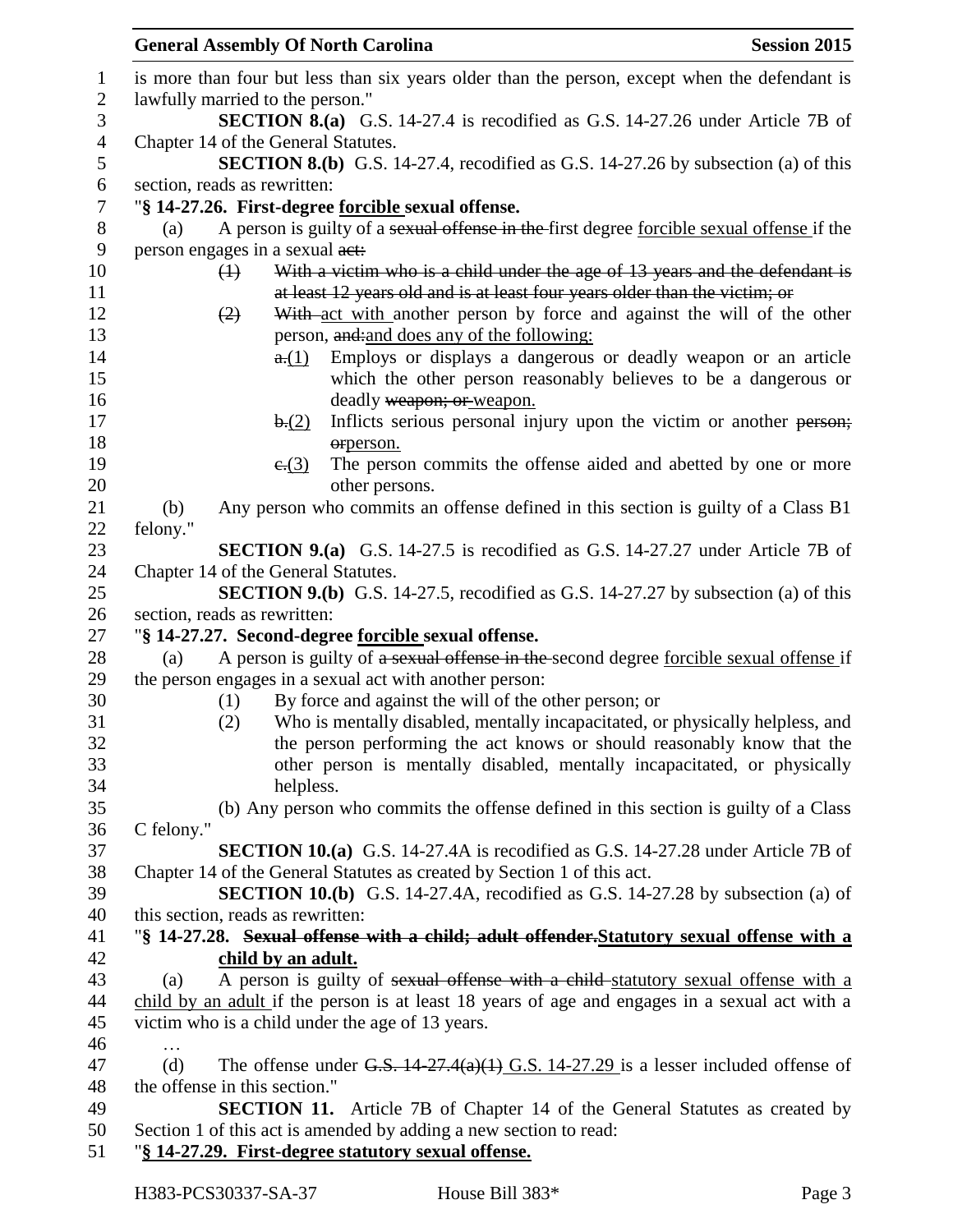|                  | <b>General Assembly Of North Carolina</b>                                                                         | <b>Session 2015</b> |
|------------------|-------------------------------------------------------------------------------------------------------------------|---------------------|
| $\mathbf{1}$     | A person is guilty of first-degree statutory sexual offense if the person engages in a<br>(a)                     |                     |
| $\mathbf{2}$     | sexual act with a victim who is a child under the age of 13 years and the defendant is at least 12                |                     |
| 3                | years old and is at least four years older than the victim.                                                       |                     |
| 4                | Any person who commits an offense defined in this section is guilty of a Class B1<br>(b)                          |                     |
| 5                | felony."                                                                                                          |                     |
| 6                | <b>SECTION 12.</b> Article 7B of Chapter 14 of the General Statutes as created by                                 |                     |
| $\boldsymbol{7}$ | Section 1 of this act is amended by adding the following new section:                                             |                     |
| 8                | "§ 14-27.30. Statutory sexual offense against a person who is 13, 14, or 15 years old.                            |                     |
| 9                | A defendant is guilty of a Class B1 felony if the defendant engages in a sexual act<br>(a)                        |                     |
| 10               | with another person who is 13, 14, or 15 years old and the defendant is at least six years older                  |                     |
| 11               | than the person, except when the defendant is lawfully married to the person.                                     |                     |
| 12               | A defendant is guilty of a Class C felony if the defendant engages in a sexual act<br>(b)                         |                     |
| 13               | with another person who is 13, 14, or 15 years old and the defendant is more than four but less                   |                     |
| 14               | than six years older than the person, except when the defendant is lawfully married to the                        |                     |
| 15               | person."                                                                                                          |                     |
| 16               | <b>SECTION 13.(a)</b> G.S. 14-27.7(a) is recodified as G.S. 14-27.31 under Article 7B                             |                     |
| 17               | of Chapter 14 of the General Statutes as created by Section 1 of this act.                                        |                     |
| 18               | SECTION 13.(b) G.S. 14-27.7(a), recodified as G.S. 14-27.31 by subsection (a) of                                  |                     |
| 19               | this section, reads as rewritten:                                                                                 |                     |
| 20               | Intercourse and sexual offenses with certain victims; consent no<br>$\sqrt{8}$ 14-27.31.                          |                     |
| 21               | defense. Sexual activity by a substitute parent or custodian.                                                     |                     |
| 22               | If a defendant who has assumed the position of a parent in the home of a minor<br>(a)                             |                     |
| 23               | victim engages in vaginal intercourse or a sexual act with a victim who is a minor residing in                    |                     |
| 24               | the home, or if a person having custody of a victim of any age or a person who is an agent or                     |                     |
| 25               | employee of any person, or institution, whether such institution is private, charitable, or                       |                     |
| 26               | governmental, having custody of a victim of any age engages in vaginal intercourse or a sexual                    |                     |
| 27               | act with such victim, home, the defendant is guilty of a Class E felony.                                          |                     |
| 28               | If a person having custody of a victim of any age or a person who is an agent or<br>(b)                           |                     |
| 29               | employee of any person, or institution, whether such institution is private, charitable, or                       |                     |
| 30               | governmental, having custody of a victim of any age engages in vaginal intercourse or a sexual                    |                     |
| 31               | act with such victim, the defendant is guilty of a Class E felony.                                                |                     |
| 32               | Consent is not a defense to a charge under this section."<br>(c)                                                  |                     |
| 33               | <b>SECTION 14.(a)</b> G.S. 14-27.7(b) is recodified as G.S. 14-27.32 under Article 7B                             |                     |
| 34               | of Chapter 14 of the General Statutes as created by Section 1 of this act.                                        |                     |
| 35               | <b>SECTION 14.(b)</b> G.S. 14-27.7(b), recodified as G.S. 14-27.32 by subsection (a) of                           |                     |
| 36               | this section, reads as rewritten:                                                                                 |                     |
| 37               | "§ 14-27.32. Sexual activity with a student.                                                                      |                     |
| 38               | $\left(\frac{b}{a}\right)$ If a defendant, who is a teacher, school administrator, student teacher, school safety |                     |
| 39               | officer, or coach, at any age, or who is other school personnel, and who is at least four years                   |                     |
| 40               | older than the victim engages in vaginal intercourse or a sexual act with a victim who is a                       |                     |
| 41               | student, at any time during or after the time the defendant and victim were present together in                   |                     |
| 42               | the same school, but before the victim ceases to be a student, the defendant is guilty of a Class                 |                     |
| 43               | G felony, except when the defendant is lawfully married to the student. The term "same school"                    |                     |
| 44               | means a school at which the student is enrolled and the defendant is employed, assigned, or                       |                     |
| 45               | volunteers.                                                                                                       |                     |
| 46               | A defendant who is school personnel, other than a teacher, school administrator,<br>(b)                           |                     |
| 47               | student teacher, school safety officer, or coach, and is less than four years older than the victim               |                     |
| 48               | and engages in vaginal intercourse or a sexual act with a victim who is a student, is guilty of a                 |                     |
| 49               | Class A1 misdemeanor.                                                                                             |                     |
| 50               | This subsection section shall apply unless the conduct is covered under some other<br>(c)                         |                     |
| 51               | provision of law providing for greater punishment.                                                                |                     |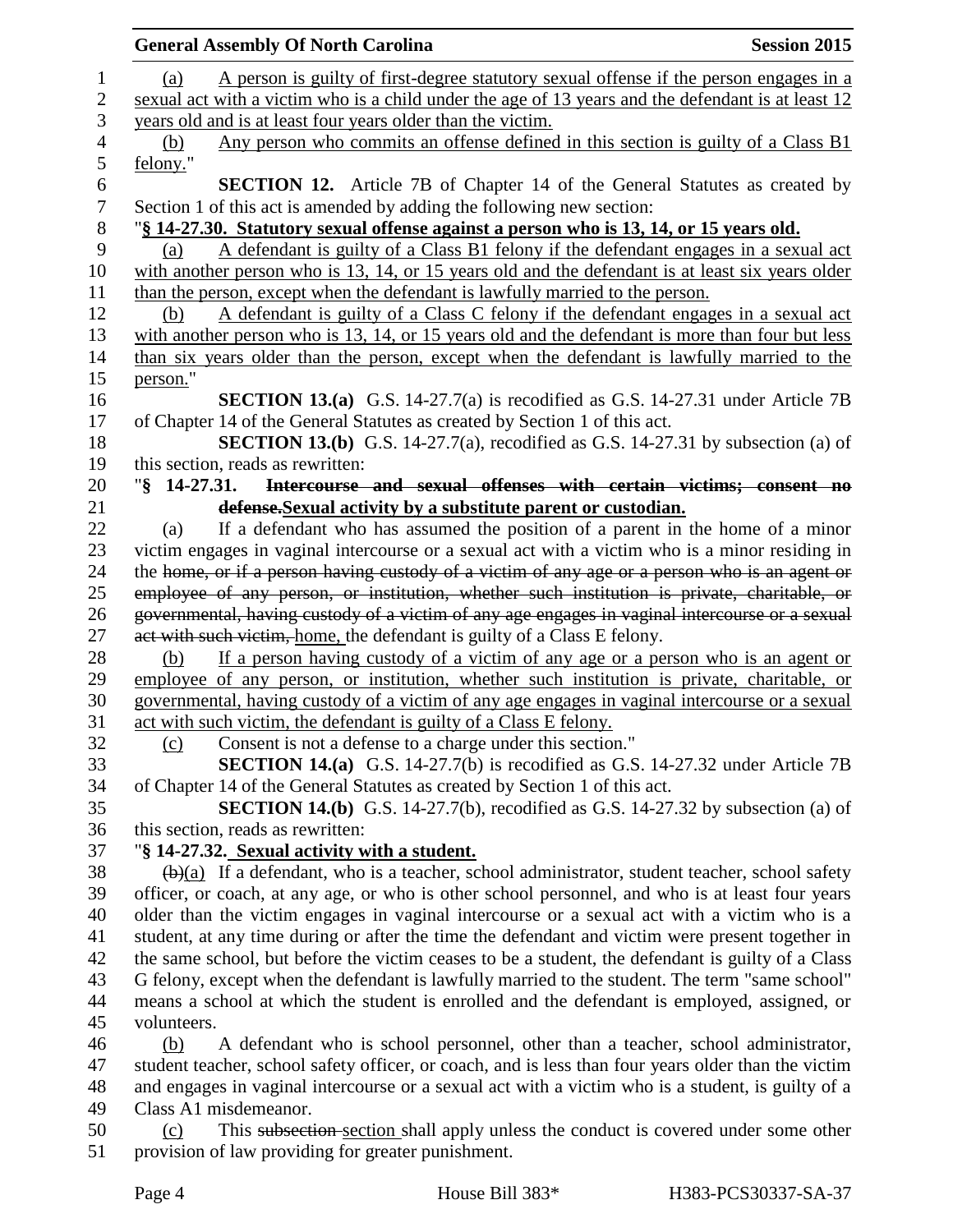|                  | <b>General Assembly Of North Carolina</b>                                                                                                              | <b>Session 2015</b> |
|------------------|--------------------------------------------------------------------------------------------------------------------------------------------------------|---------------------|
| 1                | Consent is not a defense to a charge under this section.<br>(d)                                                                                        |                     |
| $\boldsymbol{2}$ | For purposes of this subsection, section, the terms "school", "school personnel", and<br>(e)                                                           |                     |
| 3                | "student" shall have the same meaning as in G.S. 14-202.4(d). For purposes of this subsection,                                                         |                     |
| $\overline{4}$   | section, the term "school safety officer" shall include a school resource officer or any other                                                         |                     |
| 5                | person who is regularly present in a school for the purpose of promoting and maintaining safe                                                          |                     |
| 6                | and orderly schools."                                                                                                                                  |                     |
| $\tau$           | <b>SECTION 15.</b> G.S. 14-27.5A. is recodified as G.S. 14-27.33 under Article 7B of                                                                   |                     |
| $\,8\,$          | Chapter 14 of the General Statutes as created by Section 1 of this act. G.S. 14-27.8 through                                                           |                     |
| 9                | G.S. 14-27.10 are recodified as G.S. 14-27.34 through G.S. 14-27.36 under Article 7B of                                                                |                     |
| 10               | Chapter 14 of the General Statutes as created by Section 1 of this act.                                                                                |                     |
| 11               | <b>SECTION 16.</b> G.S. 14-202.4(d)(1) reads as rewritten:                                                                                             |                     |
| 12               | " $(d)$<br>For purposes of this section, the following definitions apply:                                                                              |                     |
| 13               | "Indecent liberties" means:<br>(1)                                                                                                                     |                     |
| 14               | Willfully taking or attempting to take any immoral, improper, or<br>a.                                                                                 |                     |
| 15               | indecent liberties with a student for the purpose of arousing or                                                                                       |                     |
| 16               | gratifying sexual desire; or                                                                                                                           |                     |
| 17               | Willfully committing or attempting to commit any lewd or lascivious<br>$\mathbf b$ .                                                                   |                     |
| 18               | act upon or with the body or any part or member of the body of a                                                                                       |                     |
| 19               | student.                                                                                                                                               |                     |
| 20               | For purposes of this section, the term indecent liberties does not include                                                                             |                     |
| 21               | vaginal intercourse or a sexual act as defined by G.S. $14-27.1.14-27.20$ .                                                                            |                     |
| 22               | <b>SECTION 17.</b> G.S. 14-203(5) reads as rewritten:                                                                                                  |                     |
| 23               | Prostitution. – The performance of, offer of, or agreement to perform vaginal<br>"(5)                                                                  |                     |
| 24               | intercourse, any sexual act as defined in G.S. $14-27.1$ , $14-27.20$ , or any                                                                         |                     |
| 25               | sexual contact as defined in G.S. $14-27.1$ , $14-27.20$ , for the purpose of                                                                          |                     |
| 26               | sexual arousal or gratification for any money or other consideration."                                                                                 |                     |
| 27               | <b>SECTION 18.</b> G.S. 14-205.2(a) reads as rewritten:                                                                                                |                     |
| 28               | Any person who willfully performs any of the following acts with a person not his<br>" $(a)$                                                           |                     |
| 29               | or her spouse commits the offense of patronizing a prostitute:                                                                                         |                     |
| 30               | Engages in vaginal intercourse, any sexual act as defined in G.S. 14-27.1,<br>(1)                                                                      |                     |
| 31               | 14-27.20, or any sexual contact as defined in G.S. 14-27.1, 14-27.20, for the                                                                          |                     |
| 32               | purpose of sexual arousal or gratification with a prostitute.                                                                                          |                     |
| 33               | Enters or remains in a place of prostitution with intent to engage in vaginal<br>(2)                                                                   |                     |
| 34               | intercourse, any sexual act as defined in G.S. $14-27.1$ , 14-27.20, or any                                                                            |                     |
| 35               | sexual contact as defined in G.S. $14-27.1, -14-27.20$ , for the purpose of                                                                            |                     |
| 36               | sexual arousal or gratification."                                                                                                                      |                     |
| 37               | <b>SECTION 19.</b> G.S. 15A-136 reads as rewritten:                                                                                                    |                     |
| 38               | "§ 15A-136. Venue for sexual offenses.                                                                                                                 |                     |
| 39               | If a person is transported by any means, with the intent to violate any of the provisions of                                                           |                     |
| 40               | Article 7A of Chapter 14 ( $\frac{14.27.114-27.20}{14.27.114-27.20}$ et seq.) of the General Statutes and the intent is                                |                     |
| 41               | followed by actual violation thereof, the defendant may be tried in the county where                                                                   |                     |
| 42               | transportation was offered, solicited, begun, continued or ended."                                                                                     |                     |
| 43               | <b>SECTION 20.</b> G.S. $50-16.1A(3)$ reads as rewritten:                                                                                              |                     |
| 44               | "Marital misconduct" means any of the following acts that occur during the<br>"(3)                                                                     |                     |
| 45               | marriage and prior to or on the date of separation:                                                                                                    |                     |
| 46<br>47         | Illicit sexual behavior. For the purpose of this section, illicit sexual<br>a.<br>behavior means acts of sexual or deviate sexual intercourse, deviate |                     |
| 48               | sexual acts, or sexual acts defined in G.S. $14-27.1(4)$ , $14-27.20(4)$ ,                                                                             |                     |
| 49               | voluntarily engaged in by a spouse with someone other than the other                                                                                   |                     |
| 50               | spouse;                                                                                                                                                |                     |
|                  |                                                                                                                                                        |                     |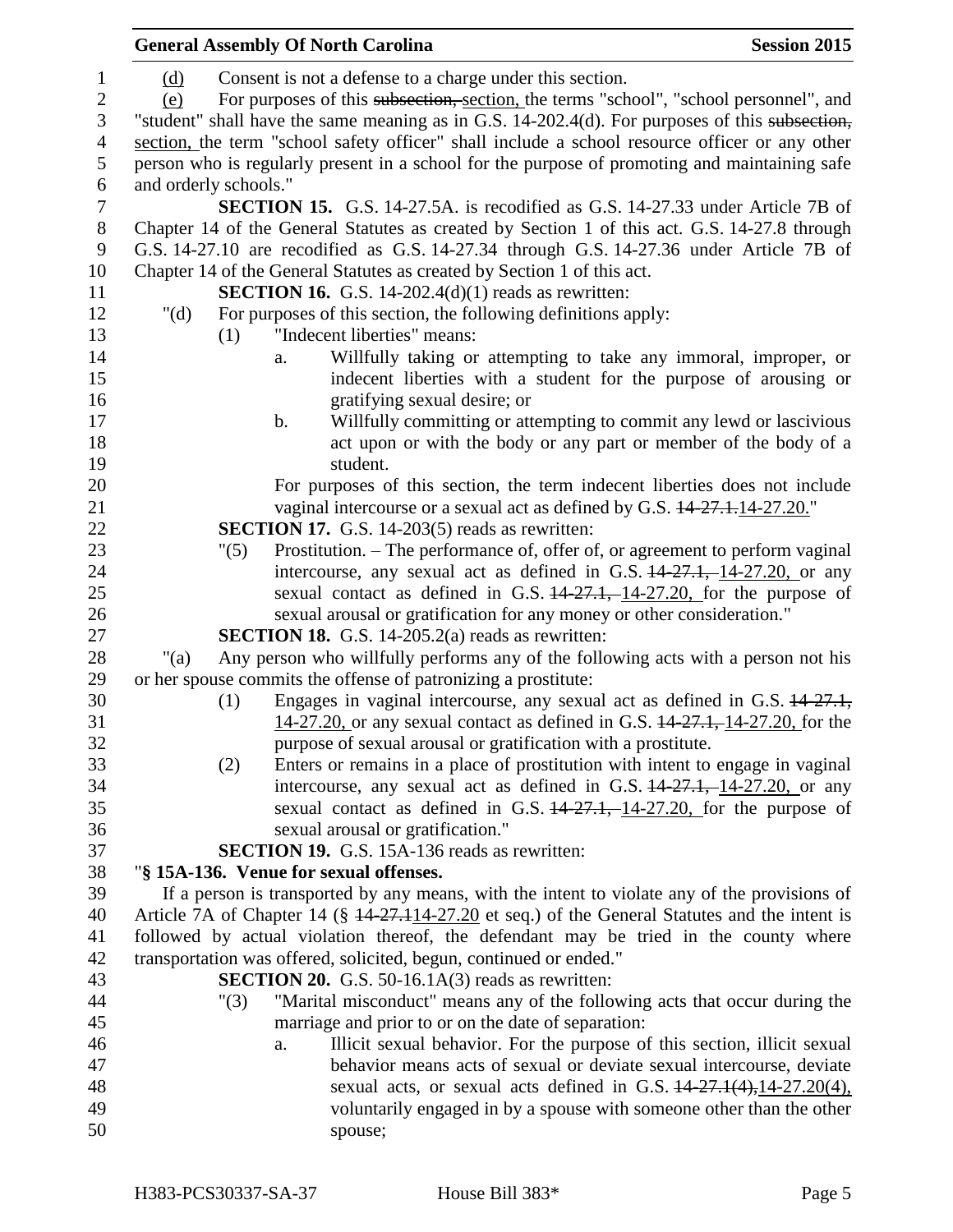| <b>General Assembly Of North Carolina</b> |                                                                                                                         | <b>Session 2015</b> |
|-------------------------------------------|-------------------------------------------------------------------------------------------------------------------------|---------------------|
| $\mathbf b$ .                             | Involuntary separation of the spouses in consequence of a criminal                                                      |                     |
|                                           | act committed prior to the proceeding in which alimony is sought;                                                       |                     |
| $\mathbf{c}$ .                            | Abandonment of the other spouse;                                                                                        |                     |
| d.                                        | Malicious turning out-of-doors of the other spouse;                                                                     |                     |
| e.                                        | Cruel or barbarous treatment endangering the life of the other spouse;                                                  |                     |
| f.                                        | Indignities rendering the condition of the other spouse intolerable                                                     |                     |
|                                           | and life burdensome;                                                                                                    |                     |
| g.                                        | Reckless spending of the income of either party, or the destruction,<br>waste, diversion, or concealment of assets;     |                     |
| h.                                        | Excessive use of alcohol or drugs so as to render the condition of the<br>other spouse intolerable and life burdensome; |                     |
| i.                                        | Willful failure to provide necessary subsistence according to one's                                                     |                     |
|                                           | means and condition so as to render the condition of the other spouse                                                   |                     |
|                                           | intolerable and life burdensome."                                                                                       |                     |
|                                           |                                                                                                                         |                     |
|                                           | <b>SECTION 21.</b> G.S. 7B-101(1) reads as rewritten:                                                                   |                     |
| "(1)                                      | Abused juveniles. $-$ Any juvenile less than 18 years of age whose parent,                                              |                     |
|                                           | guardian, custodian, or caretaker:                                                                                      |                     |
| a.                                        | Inflicts or allows to be inflicted upon the juvenile a serious physical                                                 |                     |
|                                           | injury by other than accidental means;                                                                                  |                     |
| $\mathbf b$ .                             | Creates or allows to be created a substantial risk of serious physical                                                  |                     |
|                                           | injury to the juvenile by other than accidental means;                                                                  |                     |
| c.                                        | Uses or allows to be used upon the juvenile cruel or grossly                                                            |                     |
|                                           | inappropriate procedures or cruel or grossly inappropriate devices to                                                   |                     |
|                                           | modify behavior;                                                                                                        |                     |
| d.                                        | Commits, permits, or encourages the commission of a violation of                                                        |                     |
|                                           | the following laws by, with, or upon the juvenile: first-degree rape,                                                   |                     |
|                                           | as provided in G.S. $14-27.2$ ; $14-27.21$ ; rape of a child by an adult                                                |                     |
|                                           | offender, as provided in G.S. 14-27.2A; 14-27.23; second degree rape                                                    |                     |
|                                           | as provided in G.S. $14-27.3;14-27.22;$ first-degree sexual offense, as                                                 |                     |
|                                           | provided in G.S. 14-27.4;14-27.26; sexual offense with a child by an                                                    |                     |
|                                           | adult offender, as provided in G.S. 44-27.4A;14-27.28; second                                                           |                     |
|                                           | degree sexual offense, as provided in G.S. $14-27.5$ ; 14-27.27; sexual                                                 |                     |
|                                           | act by a custodian, as provided in G.S. $14-27.7$ ; $14-27.31$ ; unlawful                                               |                     |
|                                           | sale, surrender, or purchase of a minor, as provided in G.S. 14-43.14;                                                  |                     |
|                                           | crime against nature, as provided in G.S. 14-177; incest, as provided                                                   |                     |
|                                           | in G.S. 14-178; preparation of obscene photographs, slides, or                                                          |                     |
|                                           | motion pictures of the juvenile, as provided in G.S. 14-190.5;                                                          |                     |
|                                           | employing or permitting the juvenile to assist in a violation of the                                                    |                     |
|                                           | obscenity laws as provided in G.S. 14-190.6; dissemination of                                                           |                     |
|                                           | obscene material to the juvenile as provided in G.S. 14-190.7 and                                                       |                     |
|                                           | G.S. 14-190.8; displaying or disseminating material harmful to the                                                      |                     |
|                                           | juvenile as provided in G.S. 14-190.14 and G.S. 14-190.15; first and                                                    |                     |
|                                           | second degree sexual exploitation of the juvenile as provided in                                                        |                     |
|                                           | G.S. 14-190.16 and G.S. 14-190.17; promoting the prostitution of the                                                    |                     |
|                                           | juvenile as provided in G.S. 14-205.3(b); and taking indecent                                                           |                     |
|                                           | liberties with the juvenile, as provided in G.S. 14-202.1;                                                              |                     |
| e.                                        | Creates or allows to be created serious emotional damage to the                                                         |                     |
|                                           | juvenile; serious emotional damage is evidenced by a juvenile's                                                         |                     |
|                                           | severe anxiety, depression, withdrawal, or aggressive behavior                                                          |                     |
|                                           |                                                                                                                         |                     |
|                                           | toward himself or others;                                                                                               |                     |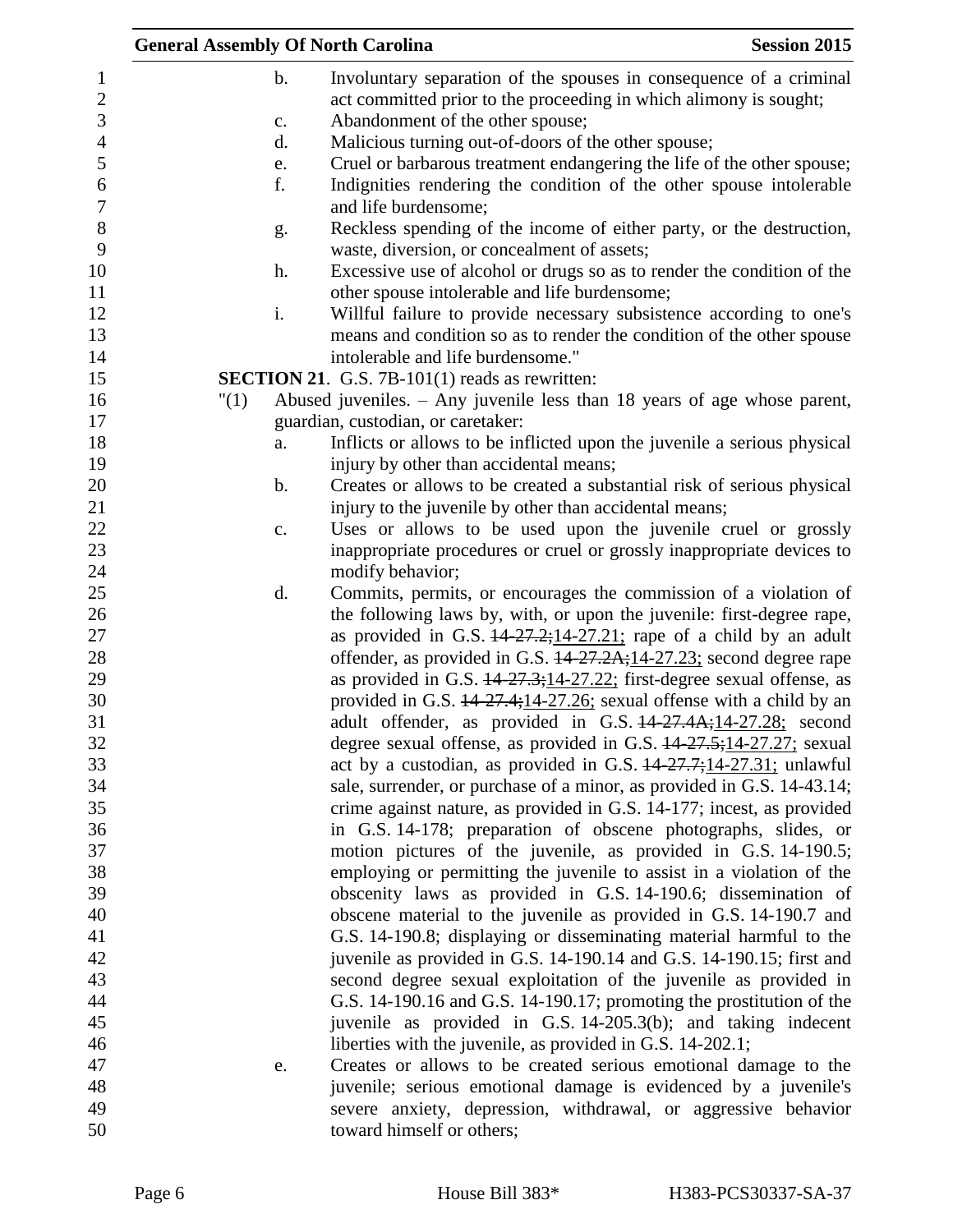| <b>General Assembly Of North Carolina</b><br><b>Session 2015</b>                                                                                                                                 |
|--------------------------------------------------------------------------------------------------------------------------------------------------------------------------------------------------|
| f.<br>Encourages, directs, or approves of delinquent acts involving moral<br>turpitude committed by the juvenile; or                                                                             |
| Commits or allows to be committed an offense under G.S. 14-43.11<br>g.<br>(human trafficking), G.S. 14-43.12 (involuntary servitude), or<br>G.S. 14-43.13 (sexual servitude) against the child." |
| <b>SECTION 22.</b> G.S. 7B-401.1(b) reads as rewritten:                                                                                                                                          |
| Parents. – The juvenile's parent shall be a party unless one of the following applies:<br>" $(b)$                                                                                                |
| The parent's rights have been terminated.<br>(1)                                                                                                                                                 |
| The parent has relinquished the juvenile for adoption, unless the court orders<br>(2)                                                                                                            |
| that the parent be made a party.                                                                                                                                                                 |
| The parent has been convicted<br>(3)<br>under G.S. 14-27.214-27.21<br><sub>or</sub>                                                                                                              |
| G.S. 14-27.314-27.22 for an offense that resulted in the conception of the                                                                                                                       |
| juvenile."                                                                                                                                                                                       |
| <b>SECTION 23.</b> G.S. 7B-1103(c) reads as rewritten:                                                                                                                                           |
| No person whose actions resulted in a conviction under G.S. 44-27.214-27.2 or<br>" $(c)$                                                                                                         |
| G.S. 44 27.314-27.22 and the conception of the juvenile may file a petition to terminate the                                                                                                     |
| parental rights of another with respect to that juvenile."                                                                                                                                       |
| <b>SECTION 24.</b> G.S. 7B-1104(3) reads as rewritten:                                                                                                                                           |
| The name and address of the parents of the juvenile. If the name or address<br>"(3)                                                                                                              |
| of one or both parents is unknown to the petitioner or movant, the petitioner<br>or movant shall set forth with particularity the petitioner's or movant's efforts                               |
| to ascertain the identity or whereabouts of the parent or parents. The                                                                                                                           |
| information may be contained in an affidavit attached to the petition or                                                                                                                         |
| motion and incorporated therein by reference. A person whose actions                                                                                                                             |
| resulted in a conviction under G.S. 14 27.214-27.21 or G.S. 14 27.314-27.22                                                                                                                      |
| and the conception of the juvenile need not be named in the petition."                                                                                                                           |
| <b>SECTION 25.</b> G.S. 7B-1602(a) reads as rewritten:                                                                                                                                           |
| When a juvenile is committed to the Division for placement in a youth development<br>"(a)                                                                                                        |
| center for an offense that would be first degree murder pursuant to G.S. 14-17, first-degree rape                                                                                                |
| G.S. $14-27.2, 14-27.21$ , or<br>first-degree<br>sexual offense<br>pursuant<br>to<br>pursuant<br>to                                                                                              |
| G.S. 44-27.414-27.26 if committed by an adult, jurisdiction shall continue until terminated by                                                                                                   |
| order of the court or until the juvenile reaches the age of 21 years, whichever occurs first."                                                                                                   |
| <b>SECTION 26.</b> G.S. 7B-2509 reads as rewritten:                                                                                                                                              |
| "§ 7B-2509. Registration of certain delinquent juveniles.                                                                                                                                        |
| In any case in which a juvenile, who was at least 11 years of age at the time of the offense,                                                                                                    |
| is adjudicated delinquent for committing a violation of G.S. 14-27.214-27.21 (first-degree                                                                                                       |
| rape), G.S. 14-27.314-27.22 (second degree rape), G.S. 14-27.414-27.4 (first-degree sexual                                                                                                       |
| offense), G.S. 14-27.514-27.27 (second degree sexual offense), or G.S. 14-27.6 (attempted rape                                                                                                   |
| or sexual offense), the judge, upon a finding that the juvenile is a danger to the community,<br>may order that the juvenile register in accordance with Part 4 of Article 27A of Chapter 14 of  |
| the General Statutes."                                                                                                                                                                           |
| <b>SECTION 27.</b> G.S. 7B-2513(a)(1) reads as rewritten:                                                                                                                                        |
| The twenty-first birthday of the juvenile if the juvenile has been committed<br>"(1)                                                                                                             |
| to the Division for an offense that would be first-degree murder pursuant to                                                                                                                     |
| G.S. 14-17, first-degree rape pursuant to G.S. 14-27.2, 14-27.21, or                                                                                                                             |
| first-degree sexual offense pursuant to G.S. 14-27.414-27.26 if committed                                                                                                                        |
| by an adult;"                                                                                                                                                                                    |
| <b>SECTION 28.</b> G.S. 7B-2514(c)(2) reads as rewritten:                                                                                                                                        |
| The juvenile's twenty-first birthday if the juvenile has been committed to the<br>"(2)                                                                                                           |
| Division for an offense that would be first-degree murder pursuant to                                                                                                                            |
| G.S. 14-17, first-degree rape pursuant to G.S. 14-27.2, 14-27.21, or                                                                                                                             |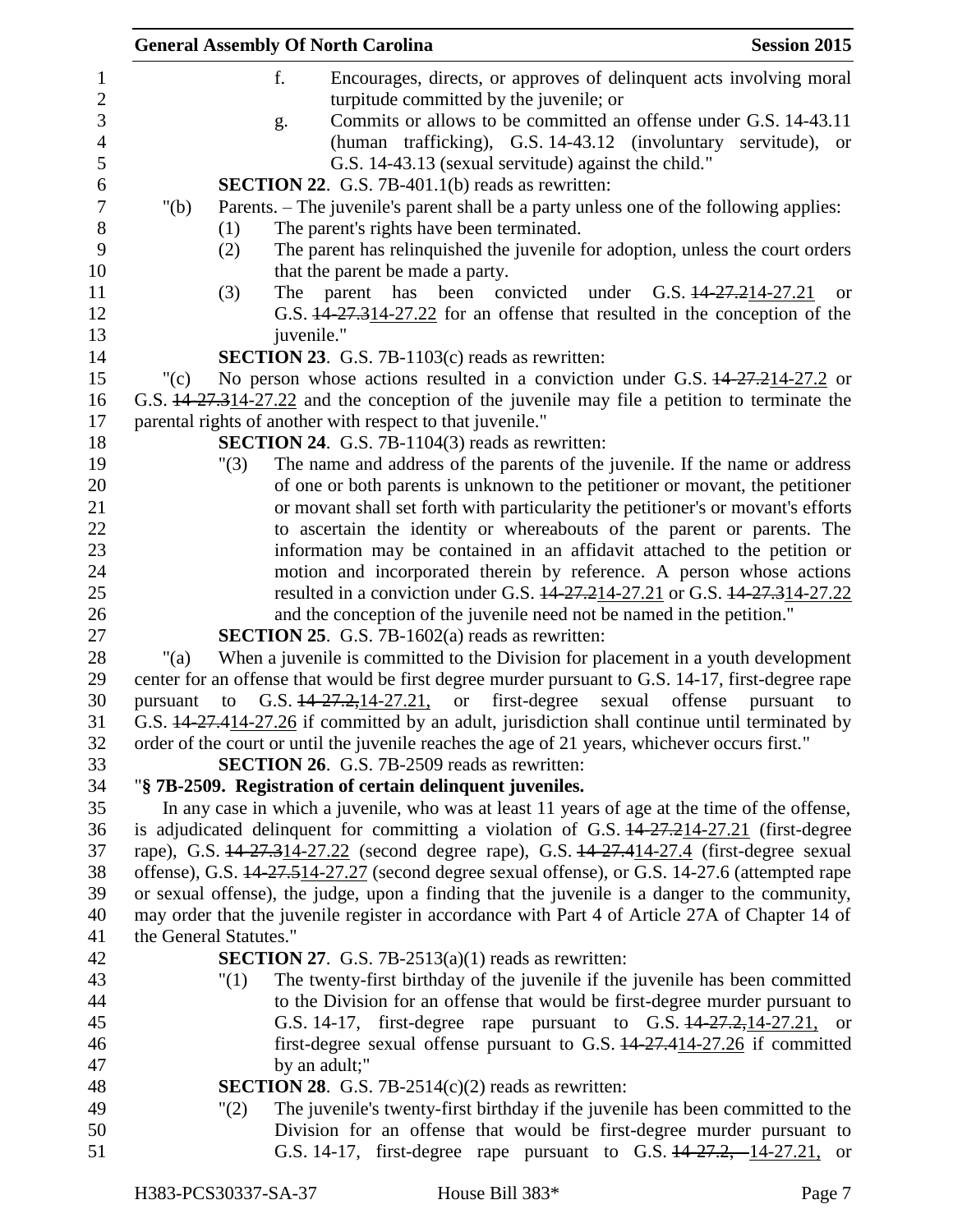|         | <b>General Assembly Of North Carolina</b>                                                                                                          | <b>Session 2015</b>       |
|---------|----------------------------------------------------------------------------------------------------------------------------------------------------|---------------------------|
|         | first-degree sexual offense pursuant to G.S. 14-27.414-27.26 if committed<br>by an adult."                                                         |                           |
|         | <b>SECTION 29.</b> G.S. 7B-2516(c)(1) reads as rewritten:                                                                                          |                           |
| "(1)    | The juvenile's twenty-first birthday if the juvenile has been committed to the                                                                     |                           |
|         | Division for an offense that would be first-degree murder pursuant to                                                                              |                           |
|         | G.S. 14-17, first-degree rape pursuant to G.S. 14-27.2, 14-27.2, or                                                                                |                           |
|         | first-degree sexual offense pursuant to G.S. 14-27.414-27.26 if committed                                                                          |                           |
|         | by an adult."                                                                                                                                      |                           |
|         | <b>SECTION 30.</b> G.S. 7B-2600 $(c)$ reads as rewritten:                                                                                          |                           |
| " $(c)$ | In any case where the court finds the juvenile to be delinquent or undisciplined, the                                                              |                           |
|         | jurisdiction of the court to modify any order or disposition made in the case shall continue (i)                                                   |                           |
|         | during the minority of the juvenile, (ii) until the juvenile reaches the age of 19 years if the                                                    |                           |
|         | juvenile has been adjudicated delinquent and committed to the Division for an offense that                                                         |                           |
|         | would be a Class B1, B2, C, D, or E felony if committed by an adult, other than an offense set                                                     |                           |
|         | forth in G.S. $7B-1602(a)$ , (iii) until the juvenile reaches the age of 21 years if the juvenile has                                              |                           |
|         | been adjudicated delinquent and committed for an offense that would be first-degree murder                                                         |                           |
|         | pursuant to G.S. 14-17, first-degree rape pursuant to G.S. $14-27.2$ , $14-27.2$ , or first-degree                                                 |                           |
|         | sexual offense pursuant to G.S. 14-27.414-27.26 if committed by an adult, or (iv) until                                                            |                           |
|         | terminated by order of the court."                                                                                                                 |                           |
|         | <b>SECTION 31.</b> G.S. 8-53.12(a)(7) reads as rewritten:                                                                                          |                           |
| " $(7)$ | Sexual assault. - Any alleged violation of G.S. $14-27.2, 14-27.21$ ,                                                                              |                           |
|         | 14-27.3, 14-27.22, 14-27.4, 14-27.26, 14-27.5, 14-27.27, 14-27.7, 14-27.31,                                                                        |                           |
|         | $14-27.7A$ , $14-27.25$ , or 14-202.1, whether or not a civil or criminal action                                                                   |                           |
|         | arises as a result of the alleged violation."                                                                                                      |                           |
|         | <b>SECTION 32.</b> G.S. 14-208.6(5) reads as rewritten:                                                                                            |                           |
| "(5)    | "Sexually violent offense" means a violation of G.S. 14-27.214-27.21 (first                                                                        |                           |
|         | degree rape), G.S. $14-27.2A14-27.23$ (rape of a child; adult offender),                                                                           |                           |
|         | G.S. 14-27.314-27.22 (second degree rape), G.S. 14-27.414-27.26 (first                                                                             |                           |
|         | degree sexual offense), G.S. $14-27.4A14-27.28$ (sex offense with a child;                                                                         |                           |
|         | adult offender), G.S. 44-27.514-27.27 (second degree sexual offense),                                                                              |                           |
|         | G.S. 44-27.5A14-27.33 (sexual battery), former G.S. 14-27.6 (attempted                                                                             |                           |
|         | rape or sexual offense), G.S. 44-27.714-27.31 (intercourse and sexual                                                                              |                           |
|         | offense with certain victims), G.S. $14-27.7A(a)14-27.25(a)$ (statutory rape or                                                                    |                           |
|         | sexual offense of person who is 13-, 14-, or 15-years-old where the                                                                                |                           |
|         | defendant is at least six years older), G.S. 14-43.11 (human trafficking) if (i)                                                                   |                           |
|         | the offense is committed against a minor who is less than 18 years of age or                                                                       |                           |
|         | (ii) the offense is committed against any person with the intent that they be                                                                      |                           |
|         | held in sexual servitude, G.S. 14-43.13 (subjecting or maintaining a person<br>for sexual servitude), G.S. 14-178 (incest between near relatives), |                           |
|         | G.S. 14-190.6 (employing or permitting minor to assist in offenses against                                                                         |                           |
|         | public morality and decency), G.S. 14-190.9(a1) (felonious indecent                                                                                |                           |
|         | exposure), G.S. 14-190.16 (first degree sexual exploitation of a minor),                                                                           |                           |
|         | G.S. 14-190.17 (second degree sexual                                                                                                               | exploitation of a minor), |
|         | G.S. 14-190.17A (third degree sexual exploitation of a minor),                                                                                     |                           |
|         | G.S. 14-202.1 (taking indecent liberties with children), G.S. 14-202.3                                                                             |                           |
|         | (Solicitation of child by computer or certain other electronic devices to                                                                          |                           |
|         | commit an unlawful sex act), G.S. 14-202.4(a) (taking indecent liberties with                                                                      |                           |
|         | a student), G.S. 14-205.2(c) or (d) (patronizing a prostitute who is a minor or                                                                    |                           |
|         | a mentally disabled person), G.S. 14-205.3(b) (promoting prostitution of a                                                                         |                           |
|         | minor or a mentally disabled person), G.S. 14-318.4(a1) (parent or caretaker                                                                       |                           |
|         | commit or permit act of prostitution with or by a juvenile), or                                                                                    |                           |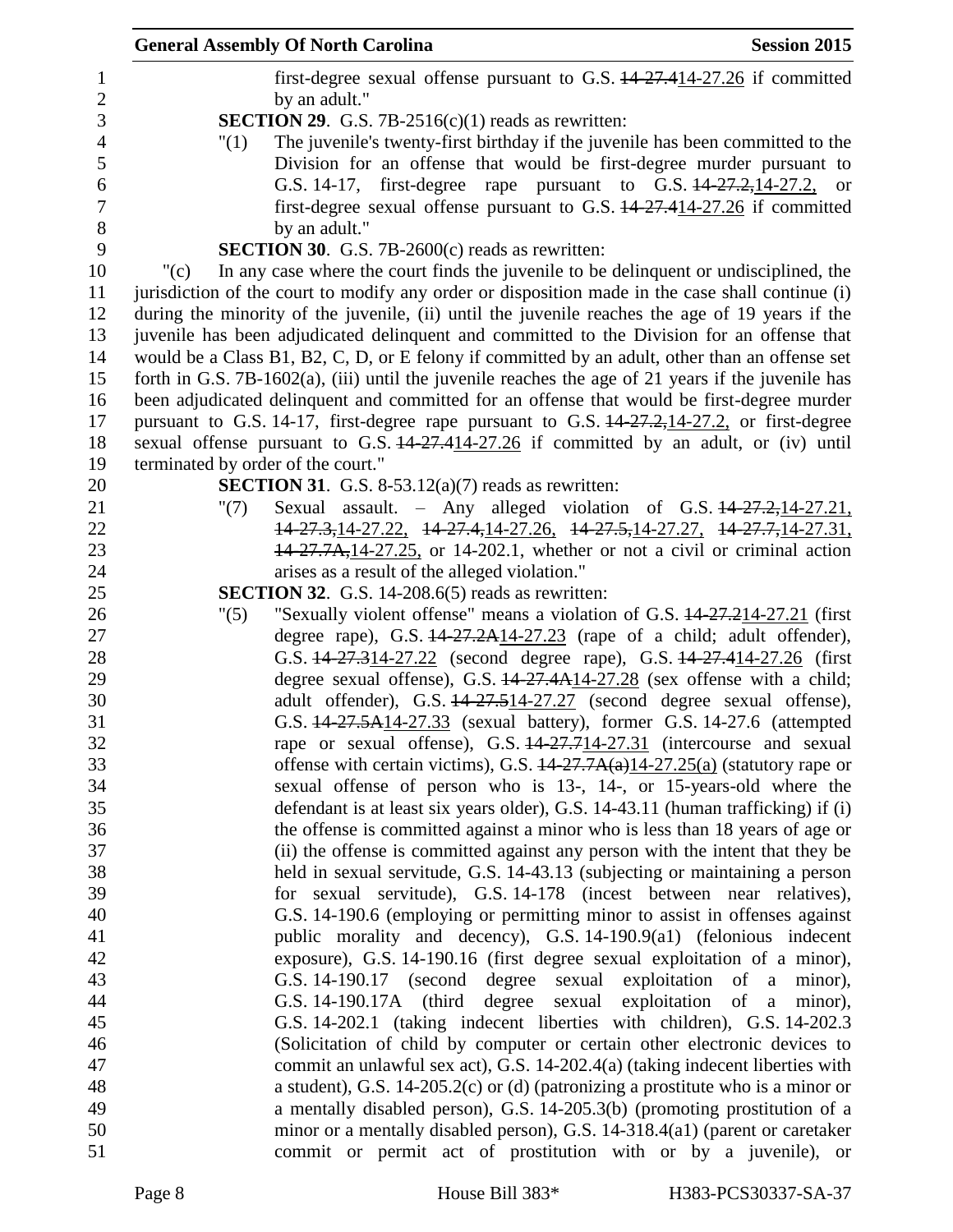| <b>General Assembly Of North Carolina</b><br><b>Session 2015</b>                                                                                                                                    |
|-----------------------------------------------------------------------------------------------------------------------------------------------------------------------------------------------------|
| G.S. 14-318.4(a2) (commission or allowing of sexual act upon a juvenile by                                                                                                                          |
| parent or guardian). The term also includes the following: a solicitation or                                                                                                                        |
| conspiracy to commit any of these offenses; aiding and abetting any of these                                                                                                                        |
| offenses."                                                                                                                                                                                          |
| SECTION 33. G.S. 14-208.26(a) reads as rewritten:                                                                                                                                                   |
| "Part 4. Registration of Certain Juveniles Adjudicated for Committing Certain Offenses.                                                                                                             |
| "§ 14-208.26. Registration of certain juveniles adjudicated delinquent for committing                                                                                                               |
| certain offenses.                                                                                                                                                                                   |
| When a juvenile is adjudicated delinquent for a violation of G.S. 44-27.214-27.21<br>"(a)                                                                                                           |
| (first degree rape), G.S. 14-27.314-27.22 (second degree rape), G.S. 14-27.414-27.26 (first                                                                                                         |
| degree sexual offense), G.S. 14-27.514-27.27 (second degree sexual offense), or former                                                                                                              |
| G.S. 14-27.6 (attempted rape or sexual offense), and the juvenile was at least eleven years of                                                                                                      |
| age at the time of the commission of the offense, the court shall consider whether the juvenile is<br>a danger to the community. If the court finds that the juvenile is a danger to the community, |
| then the court shall consider whether the juvenile should be required to register with the county                                                                                                   |
| sheriff in accordance with this Part. The determination as to whether the juvenile is a danger to                                                                                                   |
| the community and whether the juvenile shall be ordered to register shall be made by the                                                                                                            |
| presiding judge at the dispositional hearing. If the judge rules that the juvenile is a danger to the                                                                                               |
| community and that the juvenile shall register, then an order shall be entered requiring the                                                                                                        |
| juvenile to register. The court's findings regarding whether the juvenile is a danger to the                                                                                                        |
| community and whether the juvenile shall register shall be entered into the court record. No                                                                                                        |
| juvenile may be required to register under this Part unless the court first finds that the juvenile                                                                                                 |
| is a danger to the community.                                                                                                                                                                       |
| A juvenile ordered to register under this Part shall register and maintain that registration as                                                                                                     |
| provided by this Part."                                                                                                                                                                             |
| <b>SECTION 34.</b> G.S. $48-3-603(a)(9)$ reads as rewritten:                                                                                                                                        |
| individual<br>whose<br>"(9)<br>actions<br>resulted<br>conviction<br>An<br>in<br>under<br>a                                                                                                          |
| G.S. $14-27.2, 14-27.21$ , G.S. $14-27.2A, 14-27.23$ , or G.S. $14-27.314-27.22$                                                                                                                    |
| and the conception of the minor to be adopted."                                                                                                                                                     |
| <b>SECTION 35.</b> G.S. 50-13.1(a) reads as rewritten:                                                                                                                                              |
| Any parent, relative, or other person, agency, organization or institution claiming<br>" $(a)$<br>the right to custody of a minor child may institute an action or proceeding for the custody of    |
| such child, as hereinafter provided. Any person whose actions resulted in a conviction under                                                                                                        |
| G.S. 14-27.2, 14-27.21, G.S. 14-27.2A, 14-27.23, or G.S. 14-27.314-27.22 and the conception of                                                                                                      |
| the minor child may not claim the right to custody of that minor child. Unless a contrary intent                                                                                                    |
| is clear, the word "custody" shall be deemed to include custody or visitation or both."                                                                                                             |
| <b>SECTION 36.</b> G.S. 50B-1 $(a)(3)$ reads as rewritten:                                                                                                                                          |
| Committing<br>defined<br>in G.S. $14 - 27 - 214 - 27$ .21<br>through<br>"(3)<br>any<br>act                                                                                                          |
| G.S. $14-27.7.14-27.31$ ."                                                                                                                                                                          |
| <b>SECTION 37.</b> G.S. 90-171.38(b) reads as rewritten:                                                                                                                                            |
| Any individual, organization, association, corporation, or institution may establish a<br>" $(b)$                                                                                                   |
| program for the purpose of training or educating any registered nurse licensed under                                                                                                                |
| G.S. 90-171.30, 90-171.32, or 90-171.33 in the skills, procedures, and techniques necessary to                                                                                                      |
| conduct examinations for the purpose of collecting evidence from the victims of first-degree                                                                                                        |
| G.S. $14-27.2, 14-27.21$ , second-degree<br>defined<br>in<br>rape<br>defined<br>rape<br>as<br>as<br>in                                                                                              |
| G.S. 44-27.3, 14-27.22, statutory rape as defined in G.S. 44-27.7A, 14-27.25, first-degree sexual                                                                                                   |
| offense as defined in G.S. $14-27.4$ , $14-27.26$ , second-degree sexual offense as defined in                                                                                                      |
| G.S. 14-27.514-27.27 or attempted first-degree or second-degree rape or attempted first-degree                                                                                                      |
| or second-degree sexual offense. The Board, pursuant to G.S. 90-171.23(b)(14), shall establish,                                                                                                     |
| revise, or repeal standards for any such program. Any individual, organization, association,<br>corporation, or institution which desires to establish a program under this subsection shall apply  |
|                                                                                                                                                                                                     |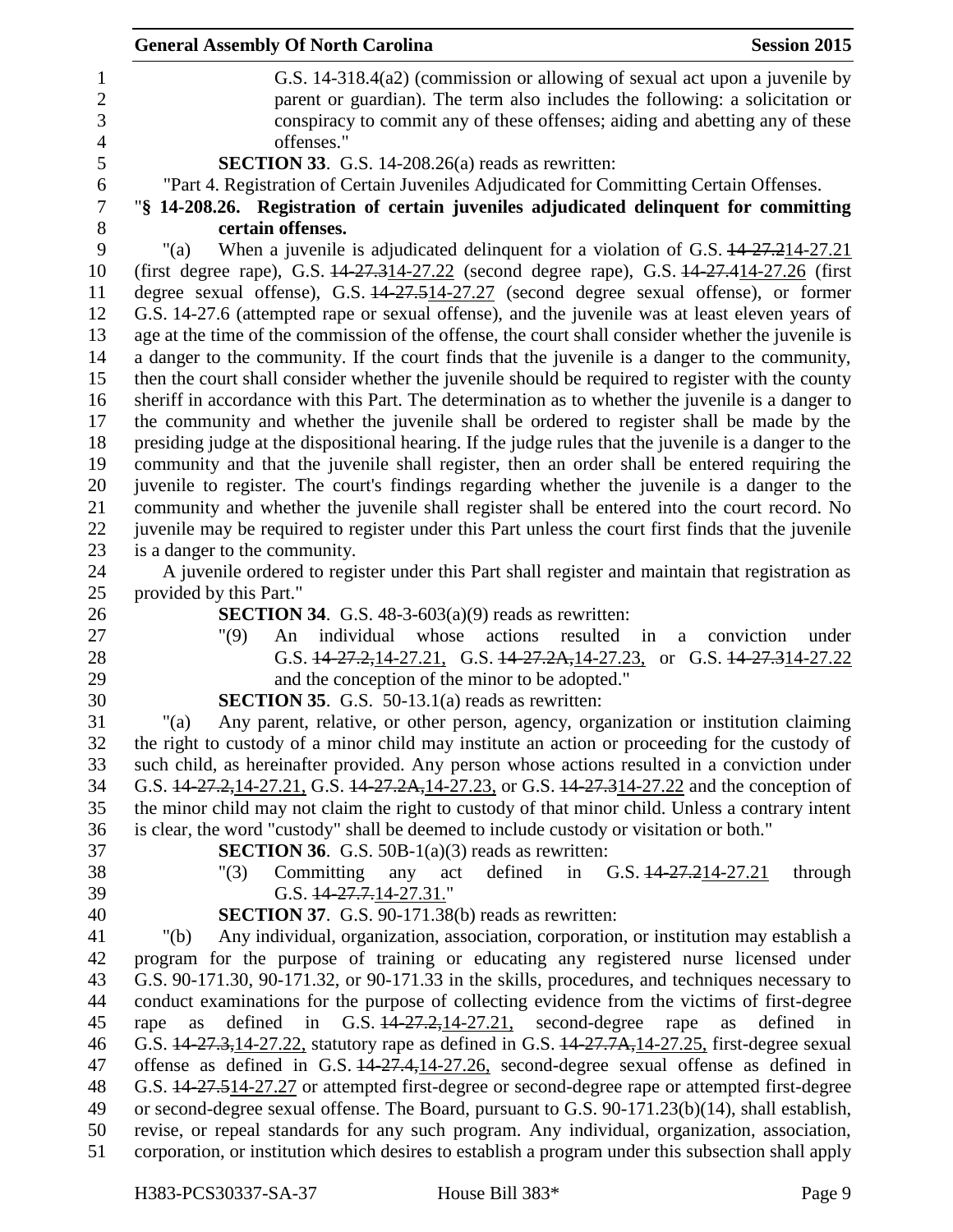|                                | <b>General Assembly Of North Carolina</b><br><b>Session 2015</b>                                                                                                                          |
|--------------------------------|-------------------------------------------------------------------------------------------------------------------------------------------------------------------------------------------|
| $\mathbf{1}$<br>$\overline{2}$ | to the Board and submit satisfactory evidence that it will meet the standards prescribed by the<br>Board."                                                                                |
| 3                              | <b>SECTION 38.</b> G.S. 143B-1200 $(i)(3)$ reads as rewritten:                                                                                                                            |
| $\overline{4}$                 | Sexual assault. - Any of the following crimes:<br>"(3)                                                                                                                                    |
| 5                              | First-degree rape as defined in G.S. 44-27.2.14-27.21.<br>a.                                                                                                                              |
| 6                              | Second degree rape as defined in G.S. $14-27.3-14-27.22$ .<br>b.                                                                                                                          |
| $\tau$                         | First-degree sexual offense as defined in G.S. $14-27.4$ , 14-27.26.<br>$\mathbf{c}$ .                                                                                                    |
| 8                              | Second degree sexual offense as defined in G.S. $14-27.5$ , 14-27.27.<br>d.                                                                                                               |
| 9                              | Statutory rape as defined in G.S. 14-27.7A.14-27.25."<br>e.                                                                                                                               |
| 10                             | <b>SECTION 39.</b> G.S. 14-401.16 $(c)$ reads as rewritten:                                                                                                                               |
| 11                             | A violation of this section is a Class H felony. However, if a person violates this<br>"(c)                                                                                               |
| 12                             | section with the intent of committing an offense under G.S. 14-27.314-27.22<br><sub>or</sub>                                                                                              |
| 13                             | G.S. 14-27.5, 14-27.27, the violation is a Class G felony."                                                                                                                               |
| 14                             | <b>SECTION 40.</b> G.S. 14-208.40(a)(3) reads as rewritten:                                                                                                                               |
| 15                             | Any offender who is convicted<br>of G.S. $14-27.2A14-27.23$<br>"(3)<br><b>or</b>                                                                                                          |
| 16                             | G.S. 44-27.4A, 14-27.28, who shall be enrolled in the satellite-based                                                                                                                     |
| 17                             | monitoring program for the offender's natural life upon termination of the                                                                                                                |
| 18                             | offender's active punishment."                                                                                                                                                            |
| 19                             | <b>SECTION 41.</b> G.S. 14-208.40A reads as rewritten:                                                                                                                                    |
| 20                             | "§ 14-208.40A. Determination of satellite-based monitoring requirement by court.                                                                                                          |
| 21                             | When an offender is convicted of a reportable conviction as defined by<br>(a)                                                                                                             |
| 22                             | G.S. 14-208.6(4), during the sentencing phase, the district attorney shall present to the court                                                                                           |
| 23                             | any evidence that (i) the offender has been classified as a sexually violent predator pursuant to                                                                                         |
| 24                             | G.S. 14-208.20, (ii) the offender is a recidivist, (iii) the conviction offense was an aggravated                                                                                         |
| 25                             | offense, (iv) the conviction offense was a violation of G.S. $14-27.2A14-27.23$ or                                                                                                        |
| 26                             | G.S. 44-27.4A, 14-27.28, or (v) the offense involved the physical, mental, or sexual abuse of a                                                                                           |
| 27                             | minor. The district attorney shall have no discretion to withhold any evidence required to be                                                                                             |
| 28                             | submitted to the court pursuant to this subsection.                                                                                                                                       |
| 29                             | The offender shall be allowed to present to the court any evidence that the district attorney's                                                                                           |
| 30                             | evidence is not correct.                                                                                                                                                                  |
| 31                             | After receipt of the evidence from the parties, the court shall determine whether the<br>(b)                                                                                              |
| 32                             | offender's conviction places the offender in one of the categories described in                                                                                                           |
| 33                             | G.S. 14-208.40(a), and if so, shall make a finding of fact of that determination, specifying                                                                                              |
| 34                             | whether (i) the offender has been classified as a sexually violent predator pursuant to                                                                                                   |
| 35                             | G.S. 14-208.20, (ii) the offender is a recidivist, (iii) the conviction offense was an aggravated                                                                                         |
| 36                             | offense, (iv) the conviction offense was a violation of G.S. $14-27.2A14-27.23$ or                                                                                                        |
| 37                             | G.S. 14-27.4A, 14-27.28, or (v) the offense involved the physical, mental, or sexual abuse of a<br>minor.                                                                                 |
| 38<br>39                       | (c)                                                                                                                                                                                       |
| 40                             | If the court finds that the offender has been classified as a sexually violent predator,<br>recidivist, has committed an aggravated offense, or was<br>convicted of<br>$\mathbf{a}$<br>is |
| 41                             | G.S. 14-27.2A14-27.23 or G.S. 14-27.4A, 14-27.28, the court shall order the offender to enroll                                                                                            |
| 42                             | in a satellite-based monitoring program for life.                                                                                                                                         |
| 43                             | If the court finds that the offender committed an offense that involved the physical,<br>(d)                                                                                              |
| 44                             | mental, or sexual abuse of a minor, that the offense is not an aggravated offense or a violation                                                                                          |
| 45                             | of G.S. $14-27.2A14-27.23$ or G.S. $14-27.4A14-27.28$ and the offender is not a recidivist, the                                                                                           |
| 46                             | court shall order that the Division of Adult Correction do a risk assessment of the offender. The                                                                                         |
| 47                             | Division of Adult Correction shall have a minimum of 30 days, but not more than 60 days, to                                                                                               |
| 48                             | complete the risk assessment of the offender and report the results to the court.                                                                                                         |
| 49                             | Upon receipt of a risk assessment from the Division of Adult Correction pursuant to<br>(e)                                                                                                |
| 50                             | subsection (d) of this section, the court shall determine whether, based on the Division of Adult                                                                                         |
| 51                             | Correction's risk assessment, the offender requires the highest possible level of supervision and                                                                                         |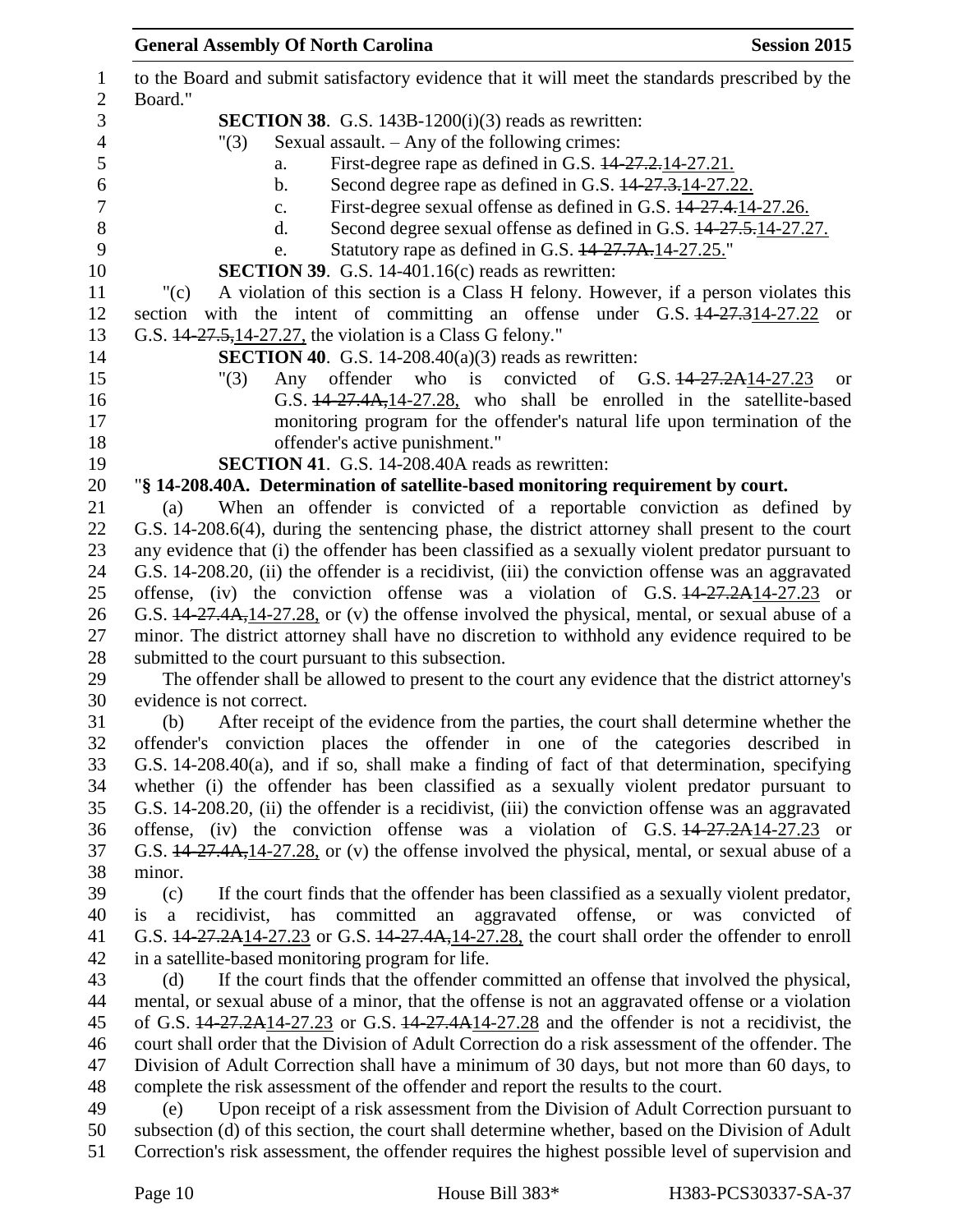## **General Assembly Of North Carolina Session 2015**

 monitoring. If the court determines that the offender does require the highest possible level of supervision and monitoring, the court shall order the offender to enroll in a satellite-based monitoring program for a period of time to be specified by the court." **SECTION 42**. G.S. 14-208.40B(c) reads as rewritten: "(c) At the hearing, the court shall determine if the offender falls into one of the categories described in G.S. 14-208.40(a). The court shall hold the hearing and make findings of fact pursuant to G.S. 14-208.40A. If the court finds that (i) the offender has been classified as a sexually violent predator pursuant to G.S. 14-208.20, (ii) the offender is a recidivist, (iii) the conviction offense was an 10 aggravated offense, or (iv) the conviction offense was a violation of G.S.  $14-27.2A14-27.23$  or G.S. 14-27.4A,14-27.4A, the court shall order the offender to enroll in satellite-based monitoring for life. If the court finds that the offender committed an offense that involved the physical, mental, or sexual abuse of a minor, that the offense is not an aggravated offense or a violation of G.S. 14-27.2A14-27.23 or G.S. 14-27.4A,14-27.28, and the offender is not a recidivist, the court shall order that the Division of Adult Correction do a risk assessment of the offender. The Division of Adult Correction shall have a minimum of 30 days, but not more than 60 days, to complete the risk assessment of the offender and report the results to the court. The Division of Adult Correction may use a risk assessment of the offender done within six months of the date of the hearing. Upon receipt of a risk assessment from the Division of Adult Correction, the court shall determine whether, based on the Division of Adult Correction's risk assessment, the offender requires the highest possible level of supervision and monitoring. If the court determines that the offender does require the highest possible level of supervision and monitoring, the court shall order the offender to enroll in a satellite-based monitoring program for a period of time to be specified by the court." **SECTION 43**. G.S. 15A-145.5(a)(4) reads as rewritten: "(4) Any of the following sex-related or stalking offenses: G.S. 14-27.7A(b),14-27.25(b), 14-190.7, 14-190.8, 14-190.9, 14-202, 14-208.11A, 14-208.18, 14-277.3, 14-277.3A, 14-321.1." **SECTION 44**. G.S. 15A-145.4(5) reads as rewritten: "(5) Any felony offense under the following sex-related or stalking offenses: G.S. 14-27.7A(b),14-27.25(b), 14-190.7, 14-190.8, 14-202, 14-208.11A, 14-208.18, 14-277.3, 14-277.3A, 14-321.1." **SECTION 45**. G.S. 90-210.25B(b) reads as rewritten: "(b) For purposes of this Article, the term "sexual offense against a minor" means a 37 conviction of any of the following offenses: G.S.  $\frac{14-27.4A(a)}{14-27.28(a)}$  (sex offense with a child; adult offender), G.S. 14-27.7A14-27.25 (statutory rape or sexual offense of person who is 13, 14, or 15 years old where the defendant is at least six years older), G.S. 14-190.16 (first-degree sexual exploitation of a minor), G.S. 14-190.17 (second degree sexual exploitation of a minor), G.S. 14-190.17A (third degree sexual exploitation of a minor), G.S. 14-190.18 (promoting prostitution of a minor), G.S. 14-190.19 (participating in prostitution of a minor), G.S. 14-202.1 (taking indecent liberties with children), G.S. 14-202.3 (solicitation of child by computer or certain other electronic devices to commit an unlawful sex act), G.S. 14-202.4(a) (taking indecent liberties with a student), G.S. 14-318.4(a1) (parent or caretaker commit or permit act of prostitution with or by a juvenile), or G.S. 14-318.4(a2) (commission or allowing of sexual act upon a juvenile by parent or guardian). The term shall also include a conviction of the following: any attempt, solicitation, or conspiracy to commit any of these offenses or any aiding and abetting any of these offenses. The term shall also include a conviction in another jurisdiction for an offense which if committed in this State has the same or substantially similar elements to an offense against a minor as defined by this section."